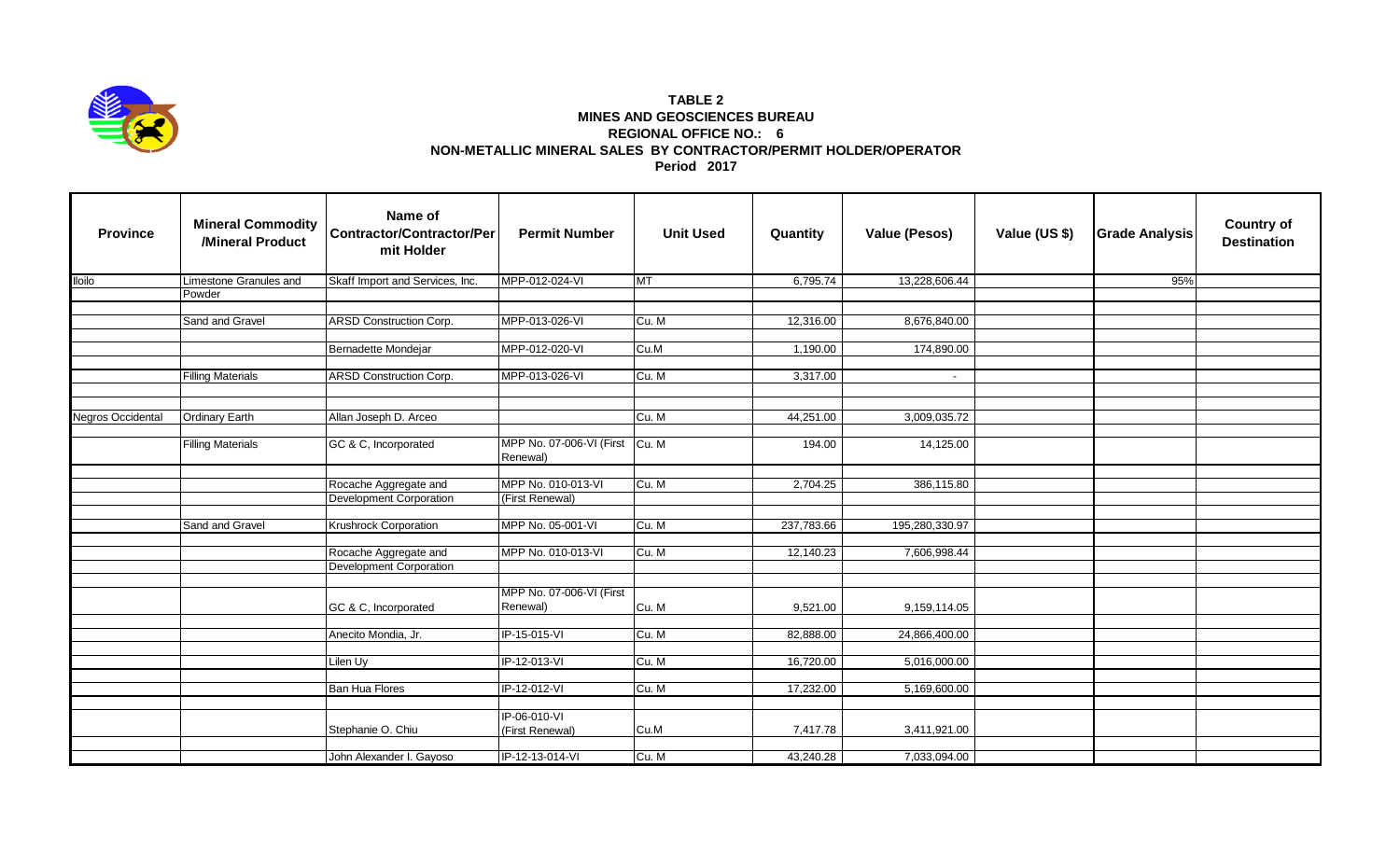| <b>Province</b> | <b>Mineral Commodity</b><br>/Mineral Product | Name of<br><b>Contractor/Contractor/Per</b><br>mit Holder | <b>Permit Number</b> | <b>Unit Used</b> | Quantity | <b>Value (Pesos)</b> | Value (US \$) | <b>Grade Analysis</b> | <b>Country of</b><br><b>Destination</b> |
|-----------------|----------------------------------------------|-----------------------------------------------------------|----------------------|------------------|----------|----------------------|---------------|-----------------------|-----------------------------------------|
|                 |                                              |                                                           |                      |                  |          |                      |               |                       |                                         |
|                 |                                              | Leilan D. Chua                                            | IP-017-001-NIR       | Cu.M             | 2,570.00 | 634,000.00           |               |                       |                                         |
|                 |                                              |                                                           |                      |                  |          |                      |               |                       |                                         |
|                 | <b>Boulders</b>                              | John Alexander I. Gayoso                                  | IP-12-13-014-VI      | Cu. M            | 1,993.00 | 287,000.00           |               |                       |                                         |
|                 |                                              |                                                           |                      |                  |          |                      |               |                       |                                         |
| Guimaras        | Limestone                                    | Seven - C Integrated Corporation                          | MPP-012-023-VI       | <b>MT</b>        | 513.00   | 4,052,700.00         |               |                       |                                         |
|                 |                                              |                                                           |                      |                  |          |                      |               |                       |                                         |
|                 |                                              | Galvez, Rolando                                           | QP 005-2009 (B)      | Cu. M            | 1,200.00 | 120,000.00           |               |                       |                                         |
|                 |                                              |                                                           |                      |                  |          |                      |               |                       |                                         |
|                 |                                              | Japitana, Ely Joy                                         | QP 002-2011 (B)      | Cu. M            | 174.00   | 17,400.00            |               |                       |                                         |
|                 |                                              |                                                           |                      |                  |          |                      |               |                       |                                         |
|                 |                                              | Eñano, Gemma                                              |                      | Cu.M             | 800.00   | 80,000.00            |               |                       |                                         |
|                 |                                              |                                                           |                      |                  |          |                      |               |                       |                                         |
|                 |                                              | Mabini Limers and Farmers MPC QP 002-2014(B)              |                      | Cu. M            | 1,600.00 | 4,000,000.00         |               |                       |                                         |
|                 | Sand and Gravel                              | Carlito Tibobos                                           |                      | Cu. M            | 809.00   | 199,750.00           |               |                       |                                         |
|                 |                                              |                                                           |                      |                  |          |                      |               |                       |                                         |
|                 |                                              | <b>Rudy Golez</b>                                         |                      | Cu. M            | 30.00    | 7,500.00             |               |                       |                                         |
|                 |                                              |                                                           |                      |                  |          |                      |               |                       |                                         |
|                 |                                              | Magdalena Castronuevo                                     |                      | Cu. M            | 119.00   | 53,550.00            |               |                       |                                         |
|                 |                                              |                                                           |                      |                  |          |                      |               |                       |                                         |
|                 |                                              | Danilo Galon                                              |                      | Cu. M            | 859.00   | 429,500.00           |               |                       |                                         |
|                 |                                              |                                                           |                      |                  |          |                      |               |                       |                                         |
| Aklan           | Sand and Gravel                              | Leonardo L. Chan Lek                                      |                      | Cu. M            | 900.00   |                      |               |                       |                                         |
|                 |                                              | Evelyn Ibit                                               |                      | Cu. M            | 160.00   |                      |               |                       |                                         |
|                 |                                              |                                                           |                      |                  |          |                      |               |                       |                                         |
|                 |                                              | Rowena Oducado                                            |                      | Cu. M            | 136.00   |                      |               |                       |                                         |
|                 |                                              |                                                           |                      |                  |          |                      |               |                       |                                         |
|                 |                                              | Doralyn Manikan                                           |                      | Cu. M            | 802.00   |                      |               |                       |                                         |
|                 |                                              |                                                           |                      |                  |          |                      |               |                       |                                         |
|                 |                                              | BSP & Company, Inc.                                       |                      | Cu. M            | 1,264.00 |                      |               |                       |                                         |
|                 |                                              |                                                           |                      |                  |          |                      |               |                       |                                         |
|                 |                                              | Jhon Michael Ibit                                         |                      | Cu. M            | 200.00   |                      |               |                       |                                         |
|                 |                                              |                                                           |                      |                  |          |                      |               |                       |                                         |
|                 |                                              | Jency I. Inolino                                          |                      | Cu. M            | 623.40   |                      |               |                       |                                         |
|                 |                                              | Shirly B. Peralta                                         |                      | Cu. M            | 330.50   |                      |               |                       |                                         |
|                 |                                              |                                                           |                      |                  |          |                      |               |                       |                                         |
|                 |                                              | Eugene Reunir                                             |                      | Cu. M            | 318.00   |                      |               |                       |                                         |
|                 |                                              |                                                           |                      |                  |          |                      |               |                       |                                         |
|                 |                                              | Luzette M. Sabino                                         |                      | Cu. M            | 2,286.00 |                      |               |                       |                                         |
|                 |                                              |                                                           |                      |                  |          |                      |               |                       |                                         |
|                 |                                              | Reva Grace F. Sazon                                       |                      | Cu. M            | 202.00   |                      |               |                       |                                         |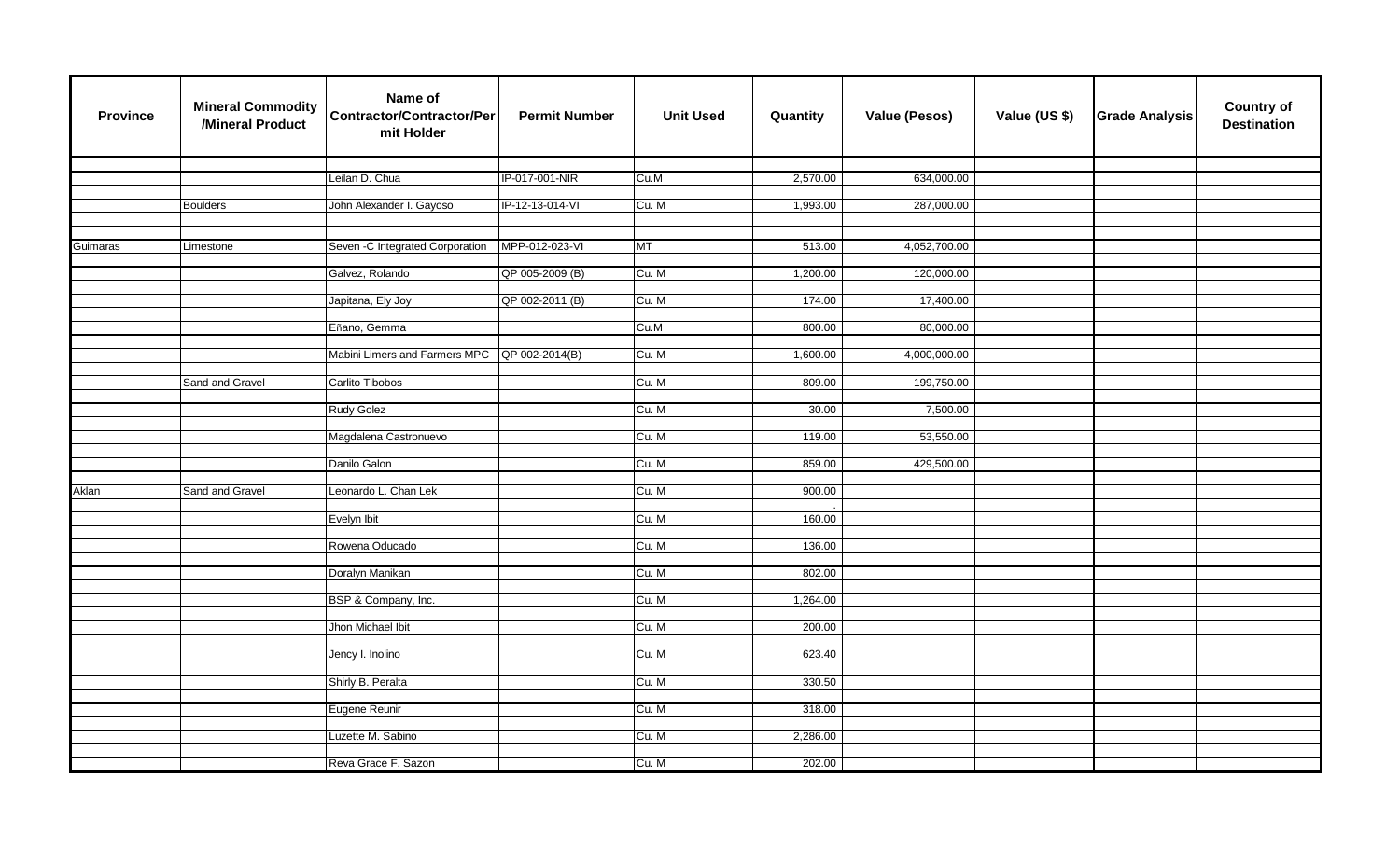| <b>Province</b> | <b>Mineral Commodity</b><br>/Mineral Product | Name of<br><b>Contractor/Contractor/Per</b><br>mit Holder | <b>Permit Number</b>                    | <b>Unit Used</b> | Quantity      | <b>Value (Pesos)</b> | Value (US \$) | <b>Grade Analysis</b> | <b>Country of</b><br><b>Destination</b> |
|-----------------|----------------------------------------------|-----------------------------------------------------------|-----------------------------------------|------------------|---------------|----------------------|---------------|-----------------------|-----------------------------------------|
|                 |                                              |                                                           |                                         |                  |               |                      |               |                       |                                         |
|                 |                                              | Sandy Toriaga                                             |                                         | Cu. M            | 410.00        |                      |               |                       |                                         |
|                 |                                              | Garazel Escano                                            |                                         | Cu. M            | 520.00        |                      |               |                       |                                         |
|                 |                                              |                                                           |                                         |                  |               |                      |               |                       |                                         |
|                 |                                              | Carlito R. Villar                                         |                                         | Cu. M            |               |                      |               |                       |                                         |
|                 |                                              |                                                           |                                         |                  |               |                      |               |                       |                                         |
|                 |                                              | <b>JSCI</b> Realty Properties, Inc                        |                                         | Cu. M            | 1,044.00      |                      |               |                       |                                         |
|                 |                                              |                                                           |                                         |                  |               |                      |               |                       |                                         |
|                 | <b>Boulders</b>                              | BSP & Co. Inc., by Gualcon M. Aguila                      |                                         | Cu. M            | 640.00        |                      |               |                       |                                         |
| Antique         | Sand and Gravel                              | Pemalyn Boston                                            | Cangaranan River,                       | Cu.M             | 4,290.00      | 880,500.00           |               |                       |                                         |
|                 |                                              |                                                           | Brgy. Ilaures, Bugasong,                |                  |               |                      |               |                       |                                         |
|                 |                                              |                                                           | Antique                                 |                  |               |                      |               |                       |                                         |
|                 |                                              |                                                           |                                         |                  |               |                      |               |                       |                                         |
|                 |                                              | Roldan Jungco                                             | Brgy. Liya-liya, Laua-an,               | Cu.M             | 1,365.00      | 326,250.00           |               |                       |                                         |
|                 |                                              |                                                           | Antique                                 |                  |               |                      |               |                       |                                         |
|                 |                                              |                                                           |                                         |                  |               |                      |               |                       |                                         |
|                 |                                              | Danilo Duazo                                              | Brgy. Igdalaquit, Sibalom,              | Cu.M             | 2,985.00      | 728,250.00           |               |                       |                                         |
|                 |                                              |                                                           | Antique                                 |                  |               |                      |               |                       |                                         |
|                 |                                              | Myra Jungco                                               | Brgy. Guisijan, Laua-an,                | Cu.M             | 2,100.00      | 480,000.00           |               |                       |                                         |
|                 |                                              |                                                           | Antique                                 |                  |               |                      |               |                       |                                         |
|                 |                                              |                                                           |                                         |                  |               |                      |               |                       |                                         |
|                 |                                              | Alexander Pingoy                                          | Sibalom River.                          | Cu.M             | 300+600+360+3 | 940,000.00           |               |                       |                                         |
|                 |                                              |                                                           | Brgy. Rombang,                          |                  |               |                      |               |                       |                                         |
|                 |                                              |                                                           | Sibalom, Antique                        |                  |               |                      |               |                       |                                         |
|                 |                                              |                                                           |                                         |                  |               |                      |               |                       |                                         |
|                 |                                              | Hajji John Tandog                                         | Sibalom River, Brgys.                   | Cu.M             | 1,050.00      | 238,500.00           |               |                       |                                         |
|                 |                                              |                                                           | Durog & San Pedro,<br>San Jose, Antique |                  |               |                      |               |                       |                                         |
|                 |                                              |                                                           |                                         |                  |               |                      |               |                       |                                         |
|                 |                                              | Evangeline Xavier                                         | Brgy. Camancijan,                       | Cu. M            | 6,250.00      | 1,422,500.00         |               |                       |                                         |
|                 |                                              |                                                           | Culasi, Antique                         |                  |               |                      |               |                       |                                         |
|                 |                                              |                                                           |                                         |                  |               |                      |               |                       |                                         |
|                 |                                              |                                                           |                                         |                  |               |                      |               |                       |                                         |
|                 |                                              | <b>Jessy Marfil</b>                                       | Brgy. Bagumbayan,                       | Cu. M            | 800.00        | 200,000.00           |               |                       |                                         |
|                 |                                              |                                                           | San Jose, Antique                       |                  |               |                      |               |                       |                                         |
|                 |                                              | Nimrod Ybera                                              | Brgy. Capoyuan, Barbaza, Cu.M           |                  | 3,955.00      | 1,911,750.00         |               |                       |                                         |
|                 |                                              |                                                           | Antique                                 |                  |               |                      |               |                       |                                         |
|                 |                                              |                                                           |                                         |                  |               |                      |               |                       |                                         |
|                 |                                              | Nimrod Perez                                              | Brgy. Pantao, Sibalom,                  | Cu.M             | 6,250.00      | 1,562,500.00         |               |                       |                                         |
|                 |                                              |                                                           | Antique                                 |                  |               |                      |               |                       |                                         |
|                 |                                              |                                                           |                                         |                  |               |                      |               |                       |                                         |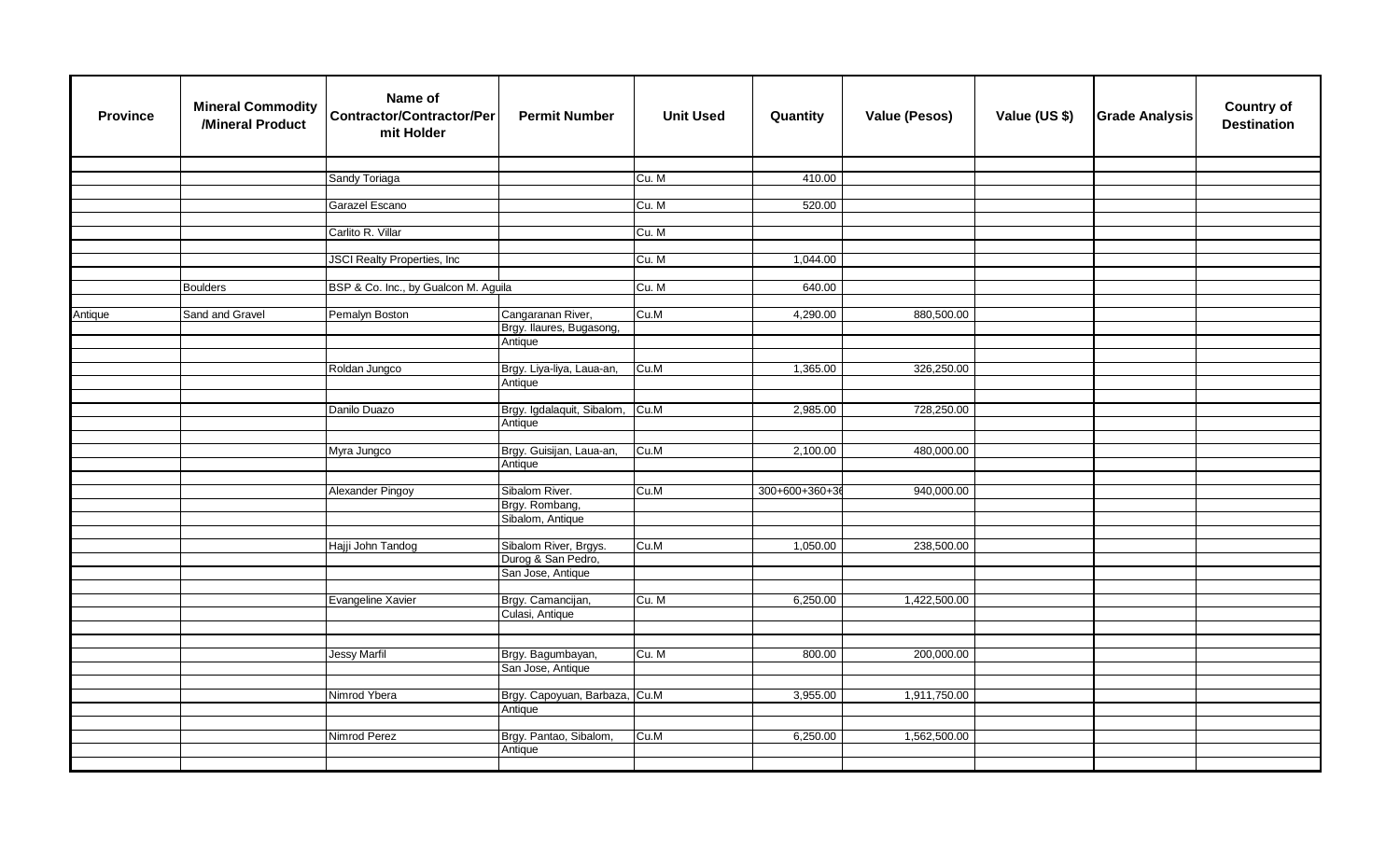| <b>Province</b> | <b>Mineral Commodity</b><br>/Mineral Product | Name of<br><b>Contractor/Contractor/Per</b><br>mit Holder | <b>Permit Number</b>                   | <b>Unit Used</b> | Quantity  | <b>Value (Pesos)</b> | Value (US \$) | <b>Grade Analysis</b> | <b>Country of</b><br><b>Destination</b> |
|-----------------|----------------------------------------------|-----------------------------------------------------------|----------------------------------------|------------------|-----------|----------------------|---------------|-----------------------|-----------------------------------------|
|                 |                                              | <b>Teddy Silvestre</b>                                    | Brgy. Valderama,                       | Cu.M             | 375.00    | 93,750.00            |               |                       |                                         |
|                 |                                              |                                                           | Culasi, Antique                        |                  |           |                      |               |                       |                                         |
|                 |                                              |                                                           |                                        |                  |           |                      |               |                       |                                         |
|                 |                                              | Edita Uy                                                  | Brgy. Pangpang,                        | Cu.M             | 320.00    | 332,500.00           |               |                       |                                         |
|                 |                                              |                                                           | Sibalom, Antique                       |                  |           |                      |               |                       |                                         |
|                 |                                              |                                                           |                                        |                  |           |                      |               |                       |                                         |
|                 |                                              | Rogero Martinez                                           | Brgy. Ubos, Valderama,                 | Cu.M             | 3,640.00  | 747,250.00           |               |                       |                                         |
|                 |                                              |                                                           | Antique                                |                  |           |                      |               |                       |                                         |
|                 |                                              | Geraldine Maghari                                         | Brgy. Dist II, Sibalom,                | Cu.M             | 2,670.00  | 637,500.00           |               |                       |                                         |
|                 |                                              |                                                           | Antique                                |                  |           |                      |               |                       |                                         |
|                 |                                              |                                                           |                                        |                  |           |                      |               |                       |                                         |
|                 |                                              | <b>Tomas Estoperez</b>                                    | San Antonio, Bugasong                  | Cu.M             | 2,800.00  | 700,000.00           |               |                       |                                         |
|                 |                                              |                                                           | Antique                                |                  |           |                      |               |                       |                                         |
|                 |                                              |                                                           |                                        |                  |           |                      |               |                       |                                         |
|                 |                                              | John Patrick Dioso                                        | Brgy. Aras-asan,                       | Cu.M             | 1,544.00  | 316,000.00           |               |                       |                                         |
|                 |                                              |                                                           | Sebaste, Antique                       |                  |           |                      |               |                       |                                         |
|                 |                                              |                                                           |                                        |                  |           |                      |               |                       |                                         |
|                 |                                              | Marilyn C. Paulino                                        | Brgy. Egaña, Sibalom,                  | Cu.M             | 2,050.00  | 420,000.00           |               |                       |                                         |
|                 |                                              |                                                           | Antique                                |                  |           |                      |               |                       |                                         |
|                 |                                              |                                                           |                                        |                  |           |                      |               |                       |                                         |
|                 |                                              | Fe C. Orcasitas                                           | Ypayo River, Poblacion,                | Cu.M             | 400.00    | 20,000.00            |               |                       |                                         |
|                 |                                              |                                                           | Patnongon, Antique                     |                  |           |                      |               |                       |                                         |
|                 |                                              |                                                           |                                        |                  |           |                      |               |                       |                                         |
|                 |                                              | <b>Emelly Jueves</b>                                      | Brgy. Pantao, Sibalom,                 | Cu.M             | 1,000.00  | 250,000.00           |               |                       |                                         |
|                 |                                              |                                                           | Antique                                |                  |           |                      |               |                       |                                         |
|                 |                                              |                                                           |                                        |                  |           |                      |               |                       |                                         |
|                 |                                              | <b>Ferdinand Suan</b>                                     | Brgy. Alangan, Sibalom,                | Cu.M             | 18,200.00 | 6,862,000.00         |               |                       |                                         |
|                 |                                              |                                                           | Antique                                |                  |           |                      |               |                       |                                         |
|                 |                                              |                                                           |                                        | Cu.M             |           |                      |               |                       |                                         |
|                 |                                              | Klemens Bandoja                                           | Brgy. Sto. Rosario,<br>Tibiao, Antique |                  | 1,994.00  | 299,100.00           |               |                       |                                         |
|                 |                                              |                                                           |                                        |                  |           |                      |               |                       |                                         |
|                 |                                              | Cristopher Escaner                                        | District IV, Sibalom,                  | Cu.M             | 3,000.00  | 450,000.00           |               |                       |                                         |
|                 |                                              |                                                           | Antique                                |                  |           |                      |               |                       |                                         |
|                 |                                              |                                                           |                                        |                  |           |                      |               |                       |                                         |
|                 |                                              | Kim Bryan Yap                                             | Brgy. Capoyuan,                        | Cu.M             | 4,432.00  | 931,850.00           |               |                       |                                         |
|                 |                                              |                                                           | Barbaza, Antique                       |                  |           |                      |               |                       |                                         |
|                 |                                              |                                                           |                                        |                  |           |                      |               |                       |                                         |
|                 |                                              | <b>Blas Yap</b>                                           | Brgy. San Antonio                      | Cu.M             | 1,200.00  | 300,000.00           |               |                       |                                         |
|                 |                                              |                                                           | Barbaza, Antique                       |                  |           |                      |               |                       |                                         |
|                 |                                              |                                                           |                                        |                  |           |                      |               |                       |                                         |
|                 |                                              | <b>Felvicent Fabila</b>                                   | Brgy. Bari, Sibalom,                   | Cu.M             | 648.00    | 184,500.00           |               |                       |                                         |
|                 |                                              |                                                           | Antique                                |                  |           |                      |               |                       |                                         |
|                 |                                              |                                                           |                                        |                  |           |                      |               |                       |                                         |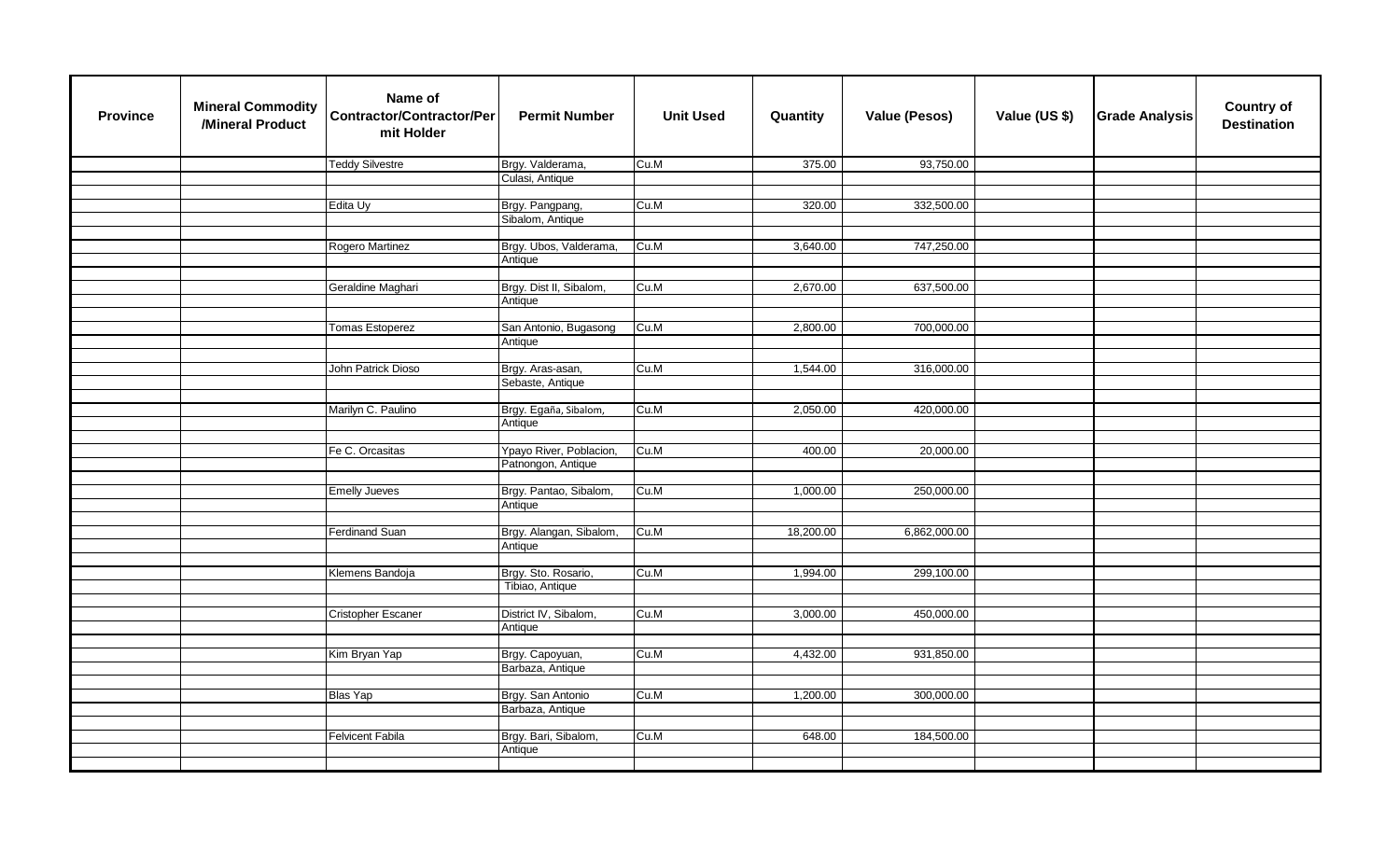| <b>Province</b> | <b>Mineral Commodity</b><br>/Mineral Product | Name of<br><b>Contractor/Contractor/Per</b><br>mit Holder | <b>Permit Number</b>             | <b>Unit Used</b> | Quantity  | <b>Value (Pesos)</b> | Value (US \$) | <b>Grade Analysis</b> | <b>Country of</b><br><b>Destination</b> |
|-----------------|----------------------------------------------|-----------------------------------------------------------|----------------------------------|------------------|-----------|----------------------|---------------|-----------------------|-----------------------------------------|
|                 |                                              | Ana Marie Quanico                                         | Brgy. Rombang, Sibalom, Cu.M.    |                  | 2,100.00  | 475,000.00           |               |                       |                                         |
|                 |                                              |                                                           | Antique                          |                  |           |                      |               |                       |                                         |
|                 |                                              |                                                           |                                  |                  |           |                      |               |                       |                                         |
|                 |                                              | Nathalie de la Torre                                      | District IV, Sibalom,            | Cu.M             | 29,680.00 | 1,683,000.00         |               |                       |                                         |
|                 |                                              |                                                           | Antique                          |                  |           |                      |               |                       |                                         |
|                 |                                              | Gershon Mena                                              | Brgy. Rombang, Sibalom,          | Cu.M             | 2,169.00  | 650,700.00           |               |                       |                                         |
|                 |                                              |                                                           | Antique                          |                  |           |                      |               |                       |                                         |
|                 |                                              |                                                           |                                  |                  |           |                      |               |                       |                                         |
|                 |                                              | Carlos Jayme                                              | Brgy. Pang-pang, Sibalom, Cu.M   |                  | 3,365.00  | 645,250.00           |               |                       |                                         |
|                 |                                              |                                                           | Antique                          |                  |           |                      |               |                       |                                         |
|                 |                                              |                                                           |                                  |                  |           |                      |               |                       |                                         |
|                 |                                              | <b>Edwin Cadigal</b>                                      | Bari, Silbalom, Antique          | Cu.M             | 1,900.00  | 475,000.00           |               |                       |                                         |
|                 |                                              | Rosana Cadigal                                            | Brgy. Igbalangao,                | Cu.M             | 2,155.00  | 283,750.00           |               |                       |                                         |
|                 |                                              |                                                           | Bugasong, Antique                |                  |           |                      |               |                       |                                         |
|                 |                                              |                                                           |                                  |                  |           |                      |               |                       |                                         |
|                 |                                              | Anabel Lestino                                            | District IV, Sibalom,            | Cu.M             | 1,450.00  | 362,500.00           |               |                       |                                         |
|                 |                                              |                                                           | Antique                          |                  |           |                      |               |                       |                                         |
|                 |                                              |                                                           |                                  |                  |           |                      |               |                       |                                         |
|                 |                                              | Rose Christy Hervias                                      | Brgy. Buhi, Culasi, Antique Cu.M |                  | 3,240.00  | 486,000.00           |               |                       |                                         |
|                 |                                              |                                                           |                                  |                  |           |                      |               |                       |                                         |
|                 |                                              | Marilou Maguad                                            | Brgy. Igbalangao,                | CU.M             | 3,350.00  | 502,500.00           |               |                       |                                         |
|                 |                                              |                                                           | Bugasong,, Antique               |                  |           |                      |               |                       |                                         |
|                 |                                              | Benigno Dolorica                                          | Brgy. Martinez, Tibiao,          | Cu.M             | 620.00    | 114,000.00           |               |                       |                                         |
|                 |                                              |                                                           | Antique                          |                  |           |                      |               |                       |                                         |
|                 |                                              |                                                           |                                  |                  |           |                      |               |                       |                                         |
|                 |                                              | Jesus Joloro                                              | Brgy. Rombang, Sibalom,          | Cu.M             | 1,710.00  | 427,500.00           |               |                       |                                         |
|                 |                                              |                                                           | Antique                          |                  |           |                      |               |                       |                                         |
|                 |                                              |                                                           |                                  |                  |           |                      |               |                       |                                         |
|                 |                                              | May Rizalyn Magtulis                                      | Brgy. Capoyuan, Barbaza,         | CU.M             | 1,750.00  | 262,500.00           |               |                       |                                         |
|                 |                                              |                                                           | Antique                          |                  |           |                      |               |                       |                                         |
|                 |                                              | Nenita Flores                                             | Brgy. Sta. Ana, Tibiao,          | Cu.M             | 100.00    | 20,000.00            |               |                       |                                         |
|                 |                                              |                                                           | Antique                          |                  |           |                      |               |                       |                                         |
|                 |                                              |                                                           |                                  |                  |           |                      |               |                       |                                         |
|                 |                                              | Andrew Tsai                                               | Brgys. Carawisan II &            | Cu.M             | 3,000.00  | 600,000.00           |               |                       |                                         |
|                 |                                              |                                                           | Barangbang, San Remegio,         |                  |           |                      |               |                       |                                         |
|                 |                                              |                                                           | Antique                          |                  |           |                      |               |                       |                                         |
|                 |                                              |                                                           |                                  |                  |           |                      |               |                       |                                         |
|                 |                                              | Othello P. Toboso                                         | Culasi, Antique                  | Cu.M             | 500.00    |                      |               |                       |                                         |
|                 |                                              |                                                           |                                  |                  |           |                      |               |                       |                                         |
|                 |                                              | Nena Jamandron                                            | District IV, Sibalom,            | Cu.M             | 726.00    | 108,900.00           |               |                       |                                         |
|                 |                                              |                                                           |                                  |                  |           |                      |               |                       |                                         |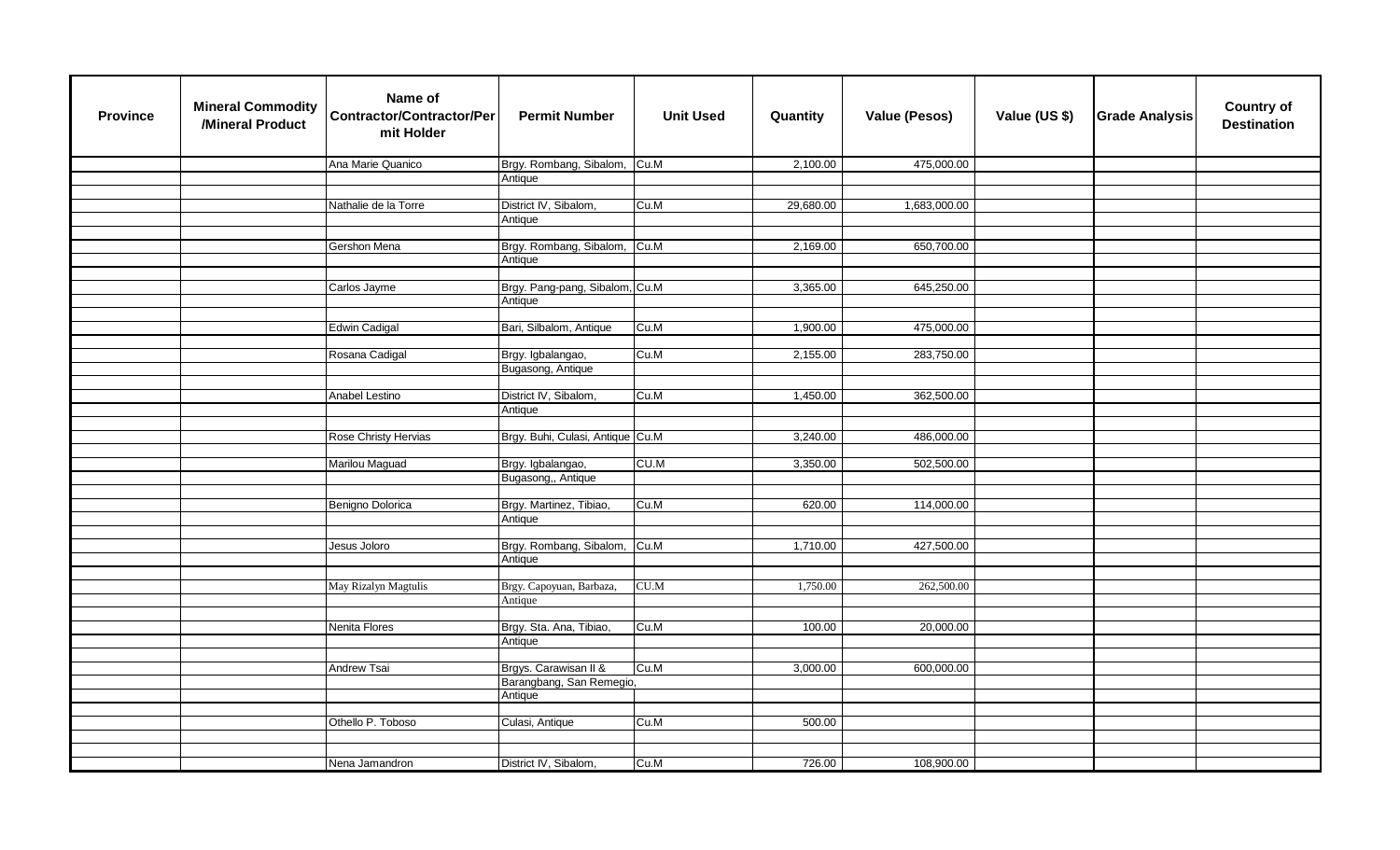| <b>Province</b> | <b>Mineral Commodity</b><br>/Mineral Product | Name of<br><b>Contractor/Contractor/Per</b><br>mit Holder | <b>Permit Number</b>            | <b>Unit Used</b> | Quantity  | <b>Value (Pesos)</b> | Value (US \$) | <b>Grade Analysis</b> | <b>Country of</b><br><b>Destination</b> |
|-----------------|----------------------------------------------|-----------------------------------------------------------|---------------------------------|------------------|-----------|----------------------|---------------|-----------------------|-----------------------------------------|
|                 |                                              |                                                           | Antique                         |                  |           |                      |               |                       |                                         |
|                 |                                              |                                                           |                                 |                  |           |                      |               |                       |                                         |
|                 |                                              | Sammy Jaro                                                | Brgy. Concepcion, Belison, Cu.M |                  | 1,300.00  | 325,000.00           |               |                       |                                         |
|                 |                                              |                                                           | Antique                         |                  |           |                      |               |                       |                                         |
|                 |                                              |                                                           |                                 |                  |           |                      |               |                       |                                         |
|                 |                                              | Bartley Joseph Acuña                                      | Brgy. Igbalangao, Bugason Cu.M  |                  | 4,670.00  | 792,500.00           |               |                       |                                         |
|                 |                                              |                                                           | Antique                         |                  |           |                      |               |                       |                                         |
|                 |                                              |                                                           |                                 |                  |           |                      |               |                       |                                         |
|                 |                                              | Fatima Victoria Tamba                                     | Brgy. Igbalangao, Bugason Cu.M  |                  | 4,560.00  | 345,450.00           |               |                       |                                         |
|                 |                                              |                                                           | Antique                         |                  |           |                      |               |                       |                                         |
|                 |                                              |                                                           |                                 |                  |           |                      |               |                       |                                         |
|                 |                                              | Glady Cagalawan                                           | Brgy. Rombang,                  | Cu.M             | 1,600.00  | 400,000.00           |               |                       |                                         |
|                 |                                              |                                                           | Sibalom, Antique                |                  |           |                      |               |                       |                                         |
|                 |                                              |                                                           |                                 |                  |           |                      |               |                       |                                         |
|                 |                                              | Walden Lim                                                | Brgy. San Antonio, Barbaza Cu.M |                  | 394.00    | 59,100.00            |               |                       |                                         |
|                 |                                              |                                                           | Antique                         |                  |           |                      |               |                       |                                         |
|                 |                                              | <b>Augustus Gonzales</b>                                  | Brgy. Bacalan, Sebaste,         | Cu.M             | 2,450.00  | 522,500.00           |               |                       |                                         |
|                 |                                              |                                                           | Antique                         |                  |           |                      |               |                       |                                         |
|                 |                                              |                                                           |                                 |                  |           |                      |               |                       |                                         |
|                 |                                              | Angel Capadocia                                           | Brgy. Bacalan, Sebaste,         | Cu.M             | 1,450.00  | 302,500.00           |               |                       |                                         |
|                 |                                              |                                                           | Antique                         |                  |           |                      |               |                       |                                         |
|                 |                                              |                                                           |                                 |                  |           |                      |               |                       |                                         |
|                 |                                              | Kimberly Dawn Nabalan                                     | Brgy. Nagdayao, Sibalom,        | Cu.M             | 4,500.00  | 1,125,000.00         |               |                       |                                         |
|                 |                                              |                                                           | Antique                         |                  |           |                      |               |                       |                                         |
|                 |                                              |                                                           |                                 |                  |           |                      |               |                       |                                         |
|                 |                                              | Earl Nabalan                                              | Brgy. Nagdayao, Sibalom,        | Cu.M             | 10,000.00 | 2,500,000.00         |               |                       |                                         |
|                 |                                              |                                                           | Antique                         |                  |           |                      |               |                       |                                         |
|                 |                                              |                                                           |                                 |                  |           |                      |               |                       |                                         |
|                 |                                              | Mario Emmanuel Tamba                                      | Brgy. Buhi, Culasi              | Cu.M             | 339.00    | 50,850.00            |               |                       |                                         |
|                 |                                              |                                                           | Antique                         |                  |           |                      |               |                       |                                         |
|                 |                                              |                                                           |                                 |                  |           |                      |               |                       |                                         |
|                 |                                              | Daryl Glegen Painaga                                      | Brgy. Pantao, Sibalom,          | Cu.M             | 740.00    | 111,000.00           |               |                       |                                         |
|                 |                                              |                                                           | Antique                         |                  |           |                      |               |                       |                                         |
|                 |                                              |                                                           |                                 |                  |           |                      |               |                       |                                         |
|                 |                                              | <b>Edralin Eco</b>                                        | Sibalom River, Brgy. Pis-       | Cu.M             | 4,050.00  | 812,500.00           |               |                       |                                         |
|                 |                                              |                                                           | anan, Sibalom, Antique          |                  |           |                      |               |                       |                                         |
|                 |                                              |                                                           |                                 |                  |           |                      |               |                       |                                         |
|                 |                                              | Crisologo Bianson                                         | Brgy. Capoyuan, Barbaza, Cu.M   |                  | 520.00    | 99,000.00            |               |                       |                                         |
|                 |                                              |                                                           | Antique                         |                  |           |                      |               |                       |                                         |
|                 |                                              |                                                           |                                 |                  |           |                      |               |                       |                                         |
|                 |                                              | Lerma Guntan                                              | Dalanas River, Brgy. San Cu.M   |                  | 18,220.00 | 4,215,000.00         |               |                       |                                         |
|                 |                                              |                                                           |                                 |                  |           |                      |               |                       |                                         |
|                 |                                              | Alyssa Conte                                              | Brgy. Igbalangao,               | Cu.M             | 450.00    | 90,000.00            |               |                       |                                         |
|                 |                                              |                                                           | Bugasong, Antique               |                  |           |                      |               |                       |                                         |